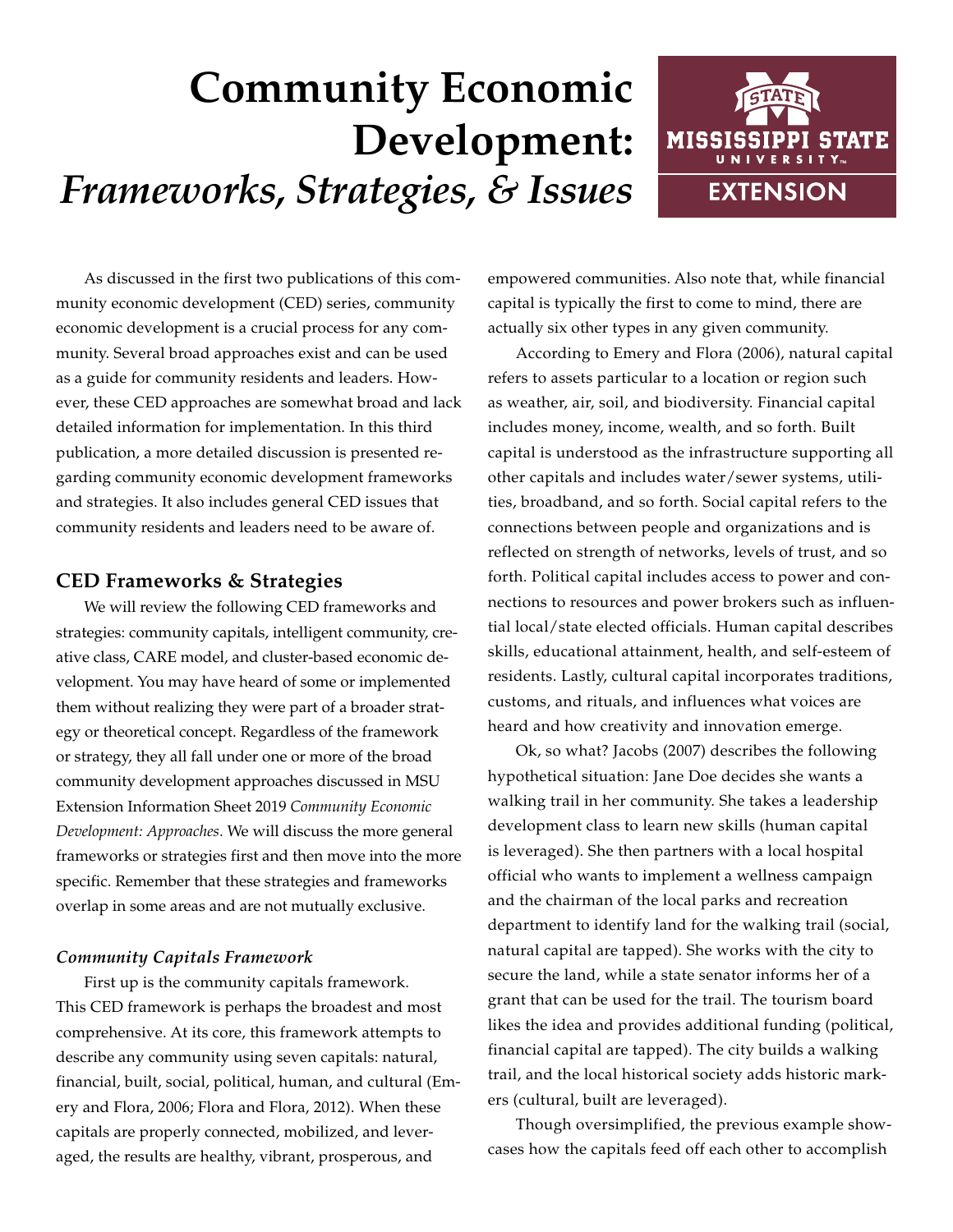a greater good that has economic and social impacts on the community. This example can be easily applicable to a specific economic development project or to identify the needs and assets in a community. The point is that, when successfully connected and leveraged, the community experiences a "spiraling-up" situation (Emery and Flora, 2006) where one capital builds on another, which builds on another, and so on. On the other hand, these capitals can negatively impact each other to the point of experiencing a "spiraling-down" (Emery and Flora, 2006). This framework also highlights that community capitals can be wasted and hoarded. As a community, you need to be aware of which capitals are available, which are lacking, and how to better mobilize them to benefit the community.

#### *Intelligent Community Framework*

Up next is a comprehensive framework called the intelligent community. Some scholars argue that humanity is on the verge of a second machine age where digital tools will do for mental power what the steam engine did for muscle in the industrial revolution (Brynjolfsson and McAfee, 2014). This second machine age is characterized by exponential improvements in computing power, cloud storage, and digitization; by the ability to combine and recombine ideas leading to innovations, thanks to massive amounts of data (Brynjolfsson and McAfee, 2014); and by more frequent and stronger industry disruptions (McQuivey, 2013). These characteristics have tremendous impacts on businesses, governments, and residents.

What is an intelligent community? According to Bell, Jung, and Zacharilla (2014), an intelligent community understands the challenges of the digital age and takes conscious steps to prosper in it. This, of course, is easier said than done, but there are some things that can help: broadband connectivity, knowledge workforce, innovation, digital equality, marketing, and sustainability. Considering these indicators when designing and implementing CED strategies will help the community become intelligent, which leads to prosperity, inclusiveness, and sustainability. More importantly, communities adapt.

As a quick mental exercise, ponder the following questions:

- Does your community encourage deployment and adoption of broadband?
- Are programs and policies in place that better prepare the workforce for the digital age, such as soft skill development, student-centered learning, teamwork, robotics, and programming?
- Does your community offer programs and/or incentives for home startups or entrepreneurs?
- Does your local government interact digitally with its residents through websites, social media, and apps?
- Do employers, schools, or hospitals/clinics have telehealth capabilities?
- Do your businesses understand the different online presence strategies and the availability of capital through crowdfunding?
- Are teleworking (working from home or other locations) policies in place or incentivized in any way?
- What about providing digital literacy and/or access to computers and Internet for those who cannot afford it or don't have access to it?
- Is there a strategy in place to proactively manage the community's online reputation? (Hint: Google your community and see what comes up.)
- Are agroecology and/or precision agriculture techniques promoted and used?
- Lastly, are efforts being made—through water conservation, installation of solar panels and/or windmills—to ensure natural resources and livable conditions are available for future generations?

One important thing to clarify is that broadband and its applications are not a silver bullet. In fact, some broadband applications are perceived as violating privacy and security, and some people consider the so-called broadband economy to be responsible for the increasing inequality. Broadband can only enhance an existing community development approach. Community issues will not simply disappear if broadband connectivity or adoption is achieved; rather, community development must be coupled with this new and increasingly chang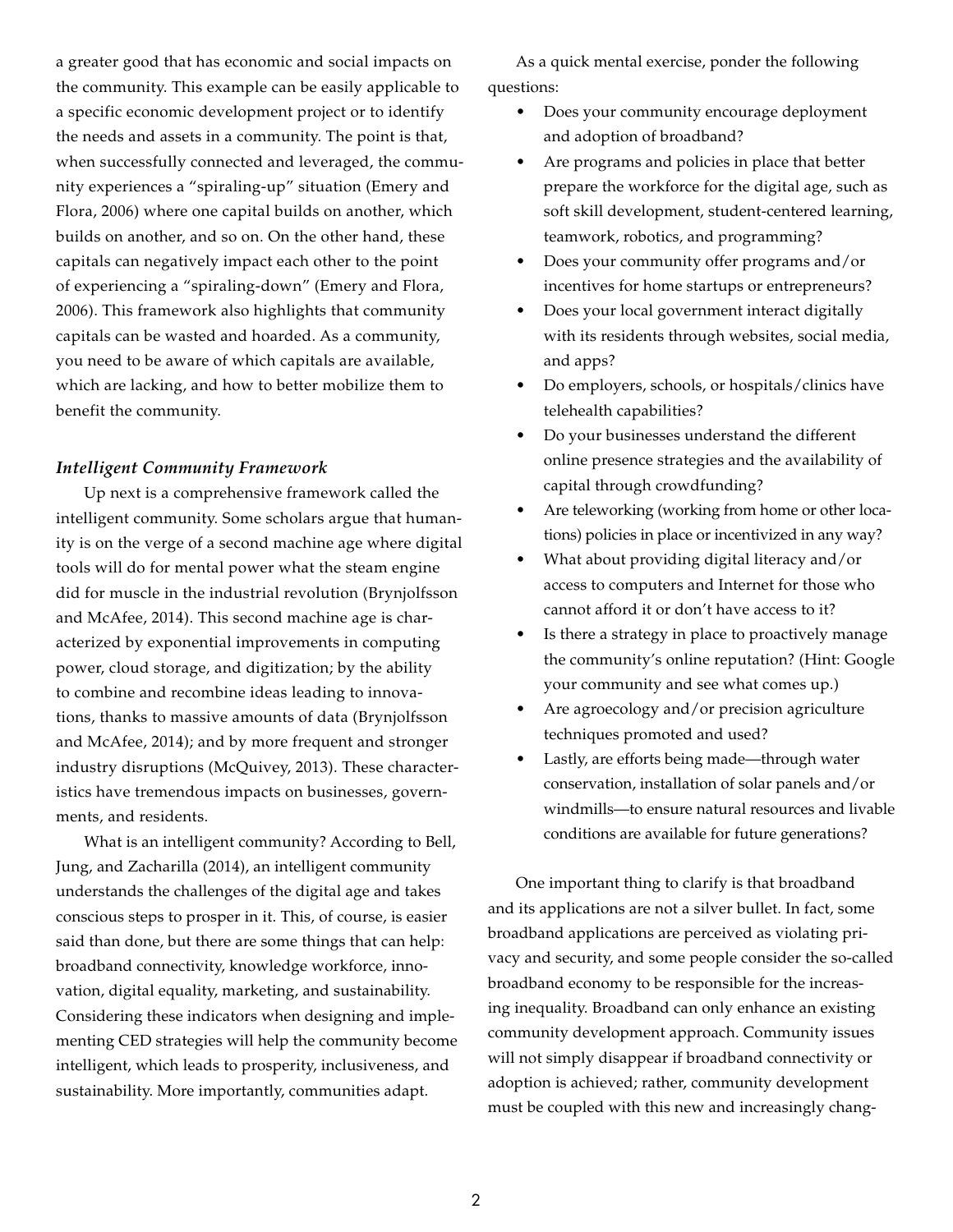ing technology and its applications. For example, a recent study found that resiliency in rural Scottish communities was, in part, achieved thanks to creative workers relying on broadband connectivity and applications (Roberts and Townsend, 2015).

Despite the negatives, this framework can help address an emerging threat: the digital divide. This divide consists of a gap between those who use and understand the technology versus those who don't have access to it, can't afford it, or don't know how to use it. Why is this important? Well, those on the wrong side of the divide are being left farther behind. More importantly, situations change quickly and constantly in this digital age, so it is very important to stay up-to-date.

#### *Creative Class*

Shifting gears a bit to a more specific framework is the creative class strategy. This strategy boils down to the argument that development depends on novel combinations of knowledge and ideas (Florida, 2014). Considering this, communities with a more "creative" labor force are more likely to be prosperous compared to communities with a more "traditional" labor force (Florida, 2014). This strategy not only singles out creative occupations, but it also focuses to a lesser degree on service and working occupations. The argument is that people who work in creative occupations tend to be attracted to areas with higher tolerance, talent, and technology (Florida, 2014), as well as outdoor amenities, active lifestyle opportunities, and tourism (McGranahan, Wojan, and Lambert, 2011).

As community leaders using this strategy, you should try to attract and retain these professionals and their associated creativity by funding arts and culture, encouraging racial and social tolerance, and promoting technological advancements (Hatcher, Oyer, and Gallardo, 2011). In fact, rural areas close to metropolitan areas are prime candidates to pursue this strategy because they probably meet these requirements. Criticisms of this strategy include that it focuses mostly on urban areas and overlooks rural areas; also, the assumption that more diversity leads to more tolerance, in turn attracting more creative workers, may not hold, especially in more rural areas, since more diversity may lead to more conflict. In addition, some

believe this strategy is elitist because it focuses almost exclusively on the creative class.

Regardless of what your thoughts are on this strategy, remember that it is more popular in urban and suburban cities and has yet to be adopted or implemented by more rural communities. The fact that it can be (incorrectly) seen as focusing primarily on art-related professions makes it a hard sell for community and economic developers. In fact, a survey of economic developers in Kentucky found that local economic development policy should focus primarily on retaining existing businesses and advocate for infrastructure improvements, and focus less on creative class-related policies such as increasing a community's art and cultural opportunities (Hatcher, Oyer, and Gallardo, 2011).

#### *CARE Model*

This strategy focuses on economic development. CARE is an acronym that stands for create, attract, retain, and expand. Generally, local economic development organizations use the CARE model to guide their efforts. Economic development strategies have evolved in stages over time, ranging from recruiting external firms (known as smokestack chasing) to fostering innovation and entrepreneurship (the "third-wave") (Bradshaw and Blakely, 1999).

The **create** component refers primarily to entrepreneurship. For example, according to the U.S. Census Bureau, of the more than 260,000 establishments—single physical locations where business is conducted or where services or industrial operations are performed—in Mississippi in 2013, about 77 percent were non-employers (had no paid employment or payroll), yet had receipts of \$1,000 or more. Granted, the majority of these could be necessity/lifestyle (start a business to supplement their income) entrepreneurs, but, nonetheless, the number is eye-opening. A simple way to encourage this is to start entrepreneurship competitions where potential entrepreneurs are educated through a series of workshops, and, at the end of the program, the winner receives some funding and/or incentive to actually start a business. This component is more effective if tied to entrepreneurship curricula in the schools, availability of capital, and a community that embraces and encourages entrepreneurs while removing social stigmas if they fail.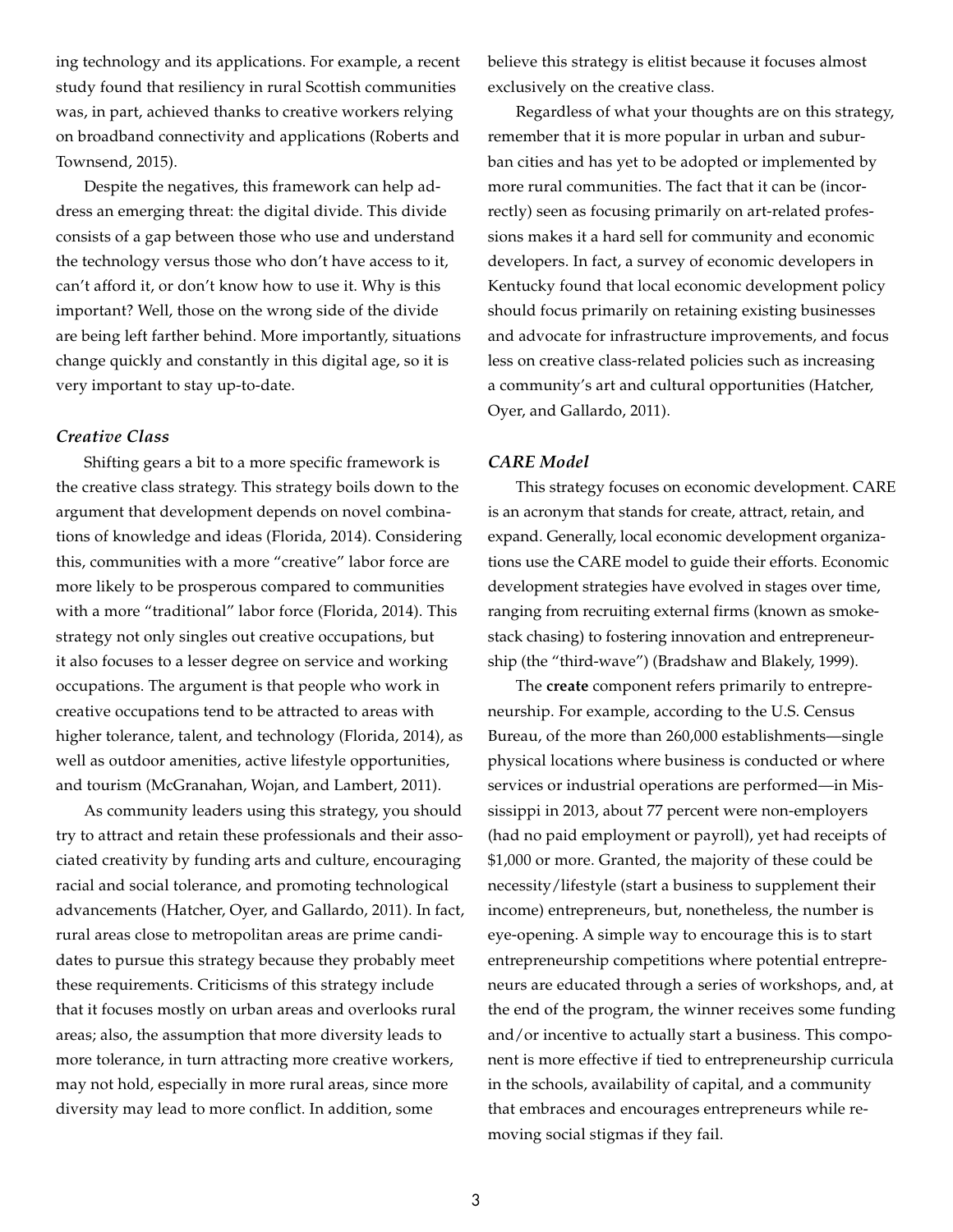Recruiting external industries to the community is primarily what the **attraction** component relies on. This was a popular strategy back in the 50s through the early 90s and continues in some rural areas. However, due to globalization, this practice is more and more competitive today. Yes, recruiting external industries diversifies the economic base and provides a mechanism for external money to flow into the community. But a study completed by the *New York Times* in 2012 found that many communities ended up losing when factoring in the amount of incentives provided versus the number and quality of jobs generated (Story, 2012). In addition, nothing guarantees that companies recruited this way won't leave on a moment's notice.

The last two components of the CARE model go hand in hand: **retention** and **expansion**. This component forces communities to look inward. Back to census figures, of the same approximately 260,000 establishments in Mississippi in 2013, about 11 percent had one to four employees, and close to 8 percent had five to nineteen employees. Including those establishments with no paid employment, only 3 percent of establishments in Mississippi had 20 or more employees. To put it another way, close to 97 percent of Mississippi establishments had no paid employees or fewer than 20 employees. Again, the potential to generate jobs increases vastly if these entrepreneurs receive assistance to grow and expand.

#### *Cluster-Based Economic Development*

Last but not least, we turn to cluster-based economic development. Until the 1990s, the development of nations could be explained due to *comparative* advantage. In other words, a specific nation developed or did better because it had specific natural resources that another nation did not. But this explanation was less and less convincing by the 1990s when the *competitive* advantage argument was introduced (The Competitive Advantage of Nations, 1990).

The new explanation argued that nations or regions that have a competitive advantage are the ones that prosper. This competitiveness is defined by four factors known as the diamond model: (1) input conditions; (2) demand conditions; (3) firm strategy, structure, and rivalry; and (4) related and supporting industries (Porter, 2000). This competitiveness is not reflected everywhere but, rather, in pockets or clusters. These clusters were a geographical concentration of related industries and—so the theory argues—were responsible for a region or nation pulling ahead (Porter, 2000). The main reason for this was that firms in clusters were not only competing but collaborating and, as a result, were innovating more than firms that were "isolated" or not in clusters.

Clusters can be identified by calculating location quotients (above 1.25 indicates a potential cluster) that measure the level of concentration of a particular industry in the region compared to the nation. In addition, industrial clusters can be vertical or horizontal. A vertical cluster consists of *one* major exporter along with its supplier, related, and supportive industries and institutions. A horizontal cluster, on the other hand, consists primarily of *multiple* companies in the same industry along with their supplier, related, and supportive industries and institutions.

The idea is that, once a cluster is identified in a particular region, efforts should be made to plug the "leaks" of that cluster and its related industries through creation, attraction, or both. For example, if a shipbuilding cluster is identified on the Mississippi Gulf Coast, then efforts should be made to attract additional shipbuilders or providers and/or supporting industries of the shipbuilding industry. These recruitment efforts are more effective because the cluster is already in place, including workforce training programs, facilities, and a work ethic related to shipbuilding.

Unfortunately, this strategy is becoming outdated for two main reasons. First, innovation in the digital age is not necessarily more prevalent in clusters; it is also taking place where communications technology allows efficient and real-time competition and collaboration. Second, geographic proximity to providers and customers is becoming less relevant in the digital age as the world becomes more connected, transportation and distribution mechanisms continue to improve, and communications technology becomes more sophisticated. Nonetheless, the fundamentals of this strategy—collaborate and compete with supporting infrastructure and institutions—are useful for communities when developing CED strategies.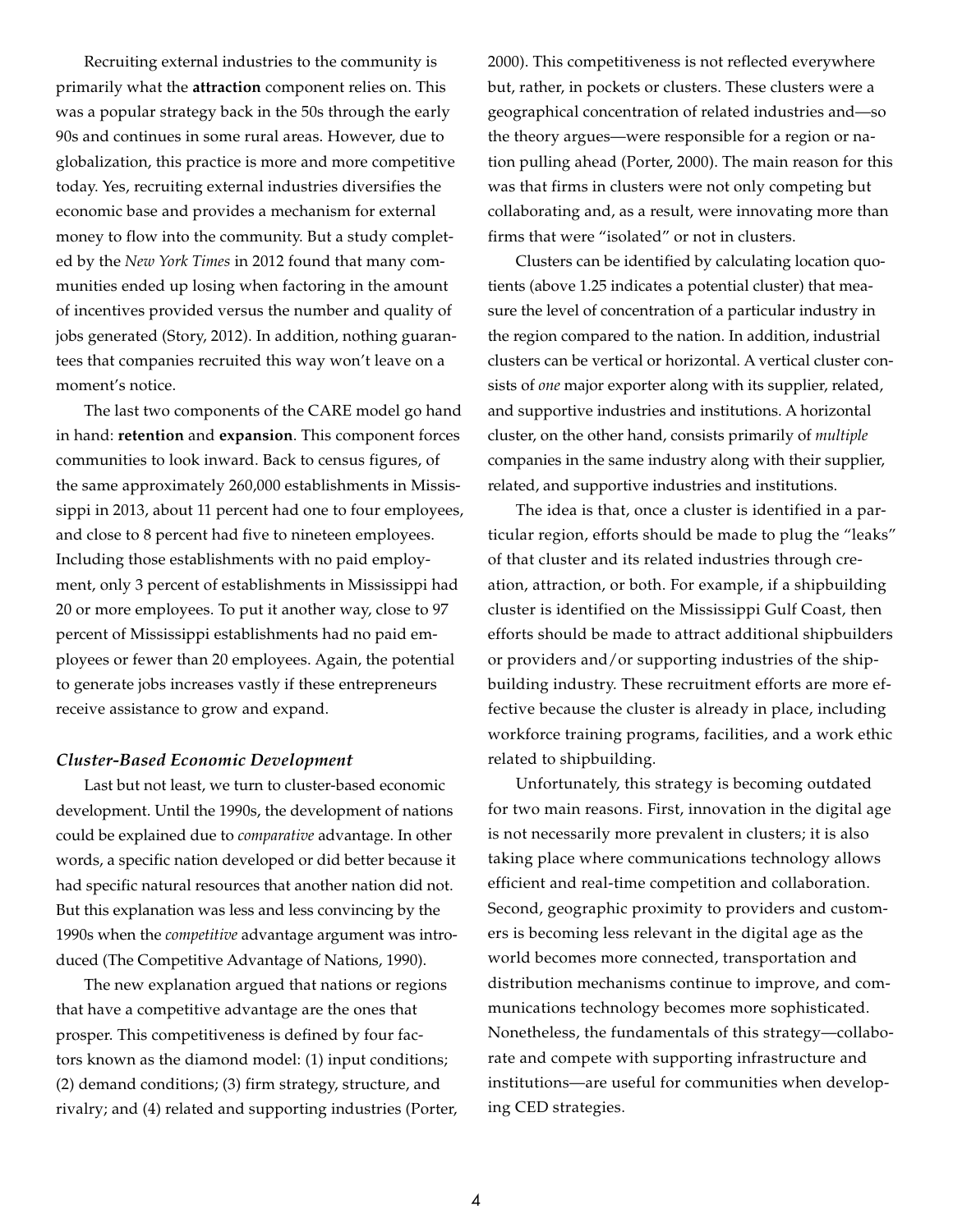## **Community Economic Development Issues**

As discussed, there are multiple community economic development frameworks and strategies, ranging from a specific group of occupations that are associated with economic growth (creative class) to a group of related industries that innovate more than those in isolation (clusterbased economic development) to multiple capitals that need to be present in a community to thrive (community capitals). However, what all these frameworks and strategies assume and *need* are leadership and education. Weakness in these areas can be a major barrier to community economic development.

Leadership is the most important requirement for community economic development. Leaders can be elected officials, business people, community and economic developers, interested citizens, or all of the above. Without leaders, CED strategies are almost impossible to implement effectively. But what is leadership? Leadership is a behavioral process that can influence activities of individuals and groups to accomplish specific objectives or goals (Robinson and Green, 2010). Many times, the leader may also have the resources (say, a banker) needed to address the specific issue. In the end, a leader should be able to create (influencing other people or groups) and/or tap into (via partnerships and collaboration) resources inside and outside of the community.

Of course there are different types of leaders, but, for CED, the leader must be able to mobilize multiple resources toward a predefined goal. Mobilization takes place through *partnerships* and *collaboration*. Because of the complexity of CED issues, nobody can do it alone. This is why leaders are critical as the glue holding together multiple resources and groups needed throughout the CED process. This applies not only for a self-help approach (see Information Sheet 2019), but also when community trust and buy-in are needed. For example, if external experts are needed, they will be more successful if a local champion or leader serves as a bridge to the community.

Unfortunately, time and time again, leaders are weak, nonexistent, or simply do not share the specific vision for the community moving forward. Because of the pressing nature of community issues, multiple uncoordinated efforts may emerge but will not accomplish much, resulting in frustration and a pointing-fingers attitude. Keep

in mind that, many times, multiple groups in the community may not even agree on what the problem is! A leader or group of leaders is indispensable for any CED process. If your community decides to pursue any CED framework or strategy, identifying the local "movers and shakers" and their networks is a must *before* the planning and/or implementation. Involving different groups of the community may shed light on additional issues (and resources) while providing legitimacy.

Another very important community characteristic is education—more specifically, the relationship between schools (including higher education) and the communities where they are located. Community and economic developers may focus too narrowly on their tasks, overlooking the importance of schools. In fact, some may even perceive local schools as a drain on scarce local tax revenues that, in their minds, could be better used for business incentives or other necessities. On the other hand, some schools may not be integrated fully in their communities and, in some cases, may be perceived as disengaged. This tension should be addressed before engaging in CED efforts. In fact, schools can become a tremendous asset for CED purposes and should not be seen as a separate issue or a "drag" on the community. The bottom line is that communities and schools are part of the same ecosystem: vibrant schools require vibrant communities and vice versa.

Another community economic development issue to remember is the digital divide. As discussed previously, the digital divide refers to those with access to broadband versus those without access to or knowledge of the technology. Some research organizations and think tanks have identified the digital divide as a serious threat to economic growth (Boston Consulting Group, 2012; McKinsey Global Institute, 2011). The reason is simple: as more and more resources are only available online—such as job searches and applications—those on the wrong side of the divide will be left farther behind.

The digital divide can impact the CED process in two ways. First, it may undermine the technology's capacity to engage and incorporate diverse groups in the community. Digital platforms make it much easier to communicate and improve engagement efforts. Second, digital applications can provide alternative funding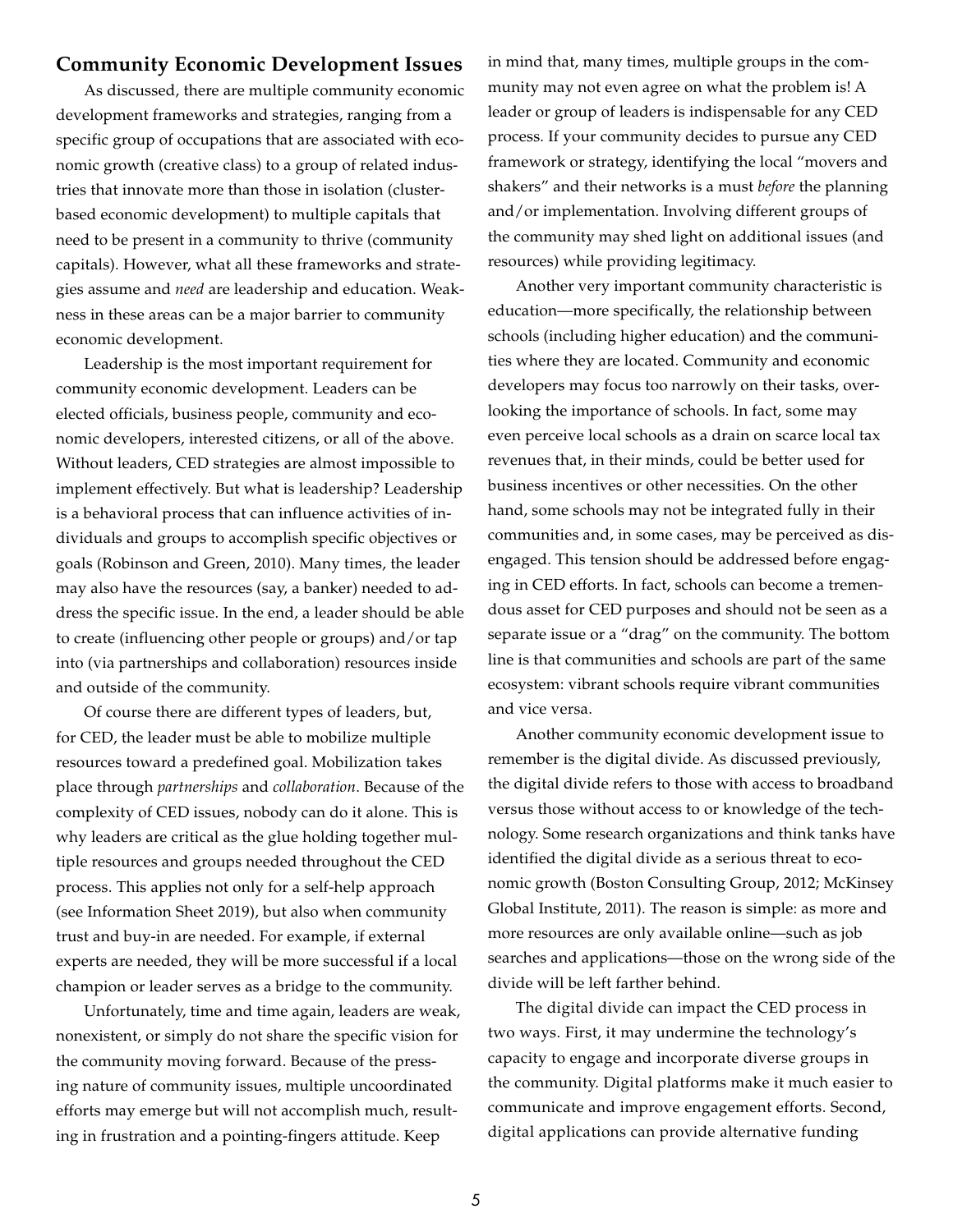and information mechanisms for communities through crowdfunding and crowdsourcing. Crowdfunding is a great option for nonprofits and grassroots organizations when raising funds for specific projects; it can also help entrepreneurs and small business owners. Crowdsourcing, on the other hand, is related to brainstorming. Specific issues or situations can be posted to obtain best practices and potential solutions.

Make no mistake: community and economic development are intertwined. It is important to distinguish them theoretically, but both are needed to make a community *sustainable*. In other words, CED allows residents to mobilize and build assets to improve their quality of life in a sustainable way. If too much effort is placed on either at the expense of the other, the community will struggle and will not be sustainable. In this particular context, sustainability refers to engaging in practices that result in availability of resources, services, and quality of life for future generations.

CED is a complex process. Multiple moving parts and players are involved, and efforts may take years to bear fruit. However, with committed leaders and a clear vision of where the community wants and needs to be, CED can truly move communities forward in a comprehensive way. Community challenges and opportunities emerge together; it is up to the community to decide if it will focus on the challenges or the opportunities. CED is a process that allows a community to focus on both.